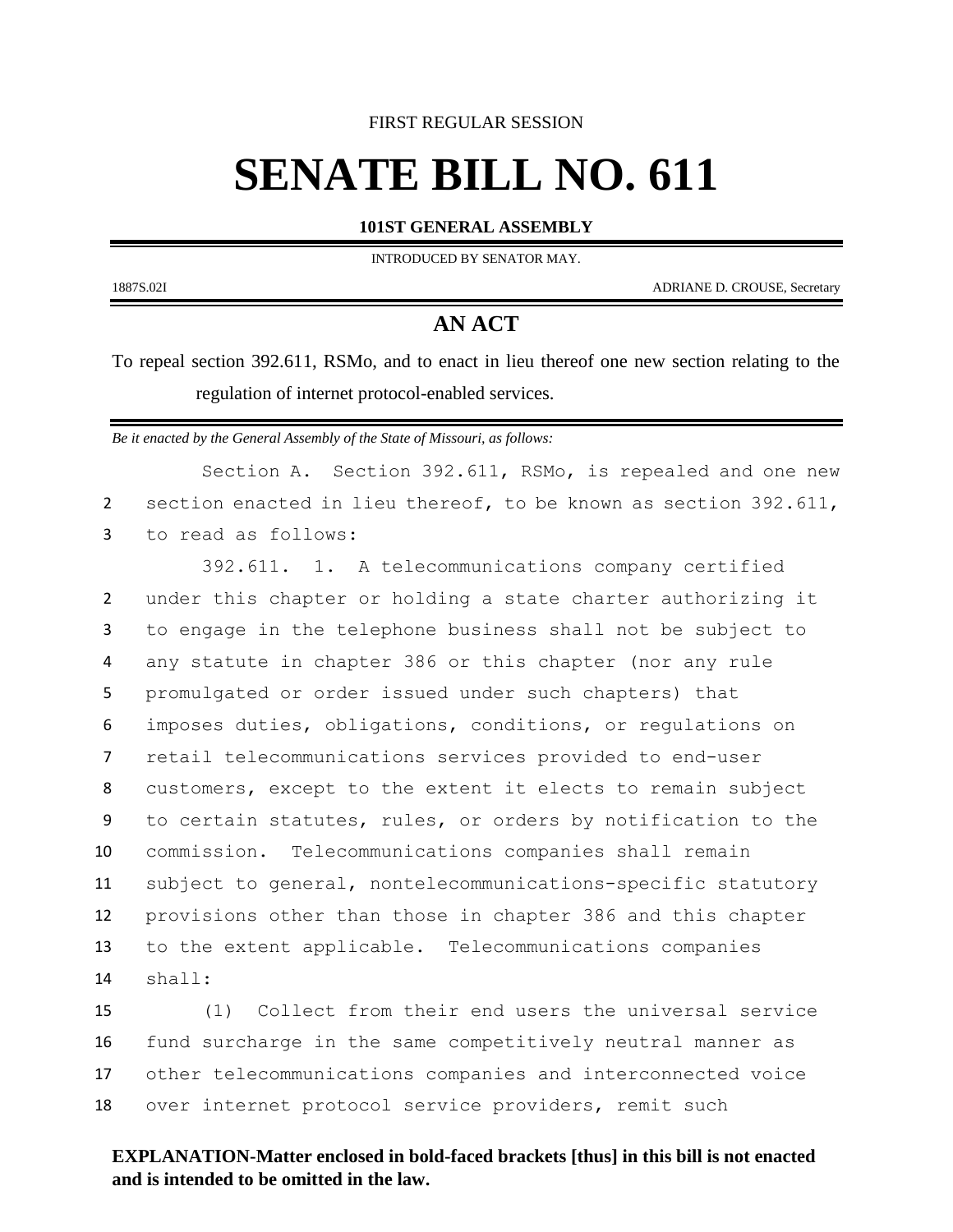**SB 611** 2

 collected surcharge to the universal service fund administrator, and receive, as appropriate, funds disbursed from the universal service fund, which may be used to support the provision of local voice service;

 (2) Report to the commission such intrastate telecommunications service revenues as are necessary to calculate the commission assessment, universal service fund surcharge, and telecommunications programs under section 209.255; and

 (3) Continue to comply with the provisions of section 392.415 pertaining to the provision of location information in emergency situations.

 2. Broadband and other internet protocol-enabled services shall **[**not**]** be subject to regulation under chapter 386 **[**or**] and** this chapter, **[**except that**] and** interconnected voice over internet protocol service shall **[**continue to**]** be subject to section 392.550. Nothing in this subsection extends, modifies, or restricts the provisions of subsection 3 of this section. As used in this subsection **and subsection 6 of this section**, "other internet protocol- enabled services" means any services, capabilities, functionalities, or applications using existing internet protocol, or any successor internet protocol, that enable an end user to send or receive a communication in existing internet protocol format, or any successor internet protocol format, regardless of whether the communication is voice, data, or video.

 3. Notwithstanding any other provision of this section, a telecommunications company shall not be exempt from any commission rule established under authority delegated to the state commission under federal statute, rule, or order, including, but not limited to, universal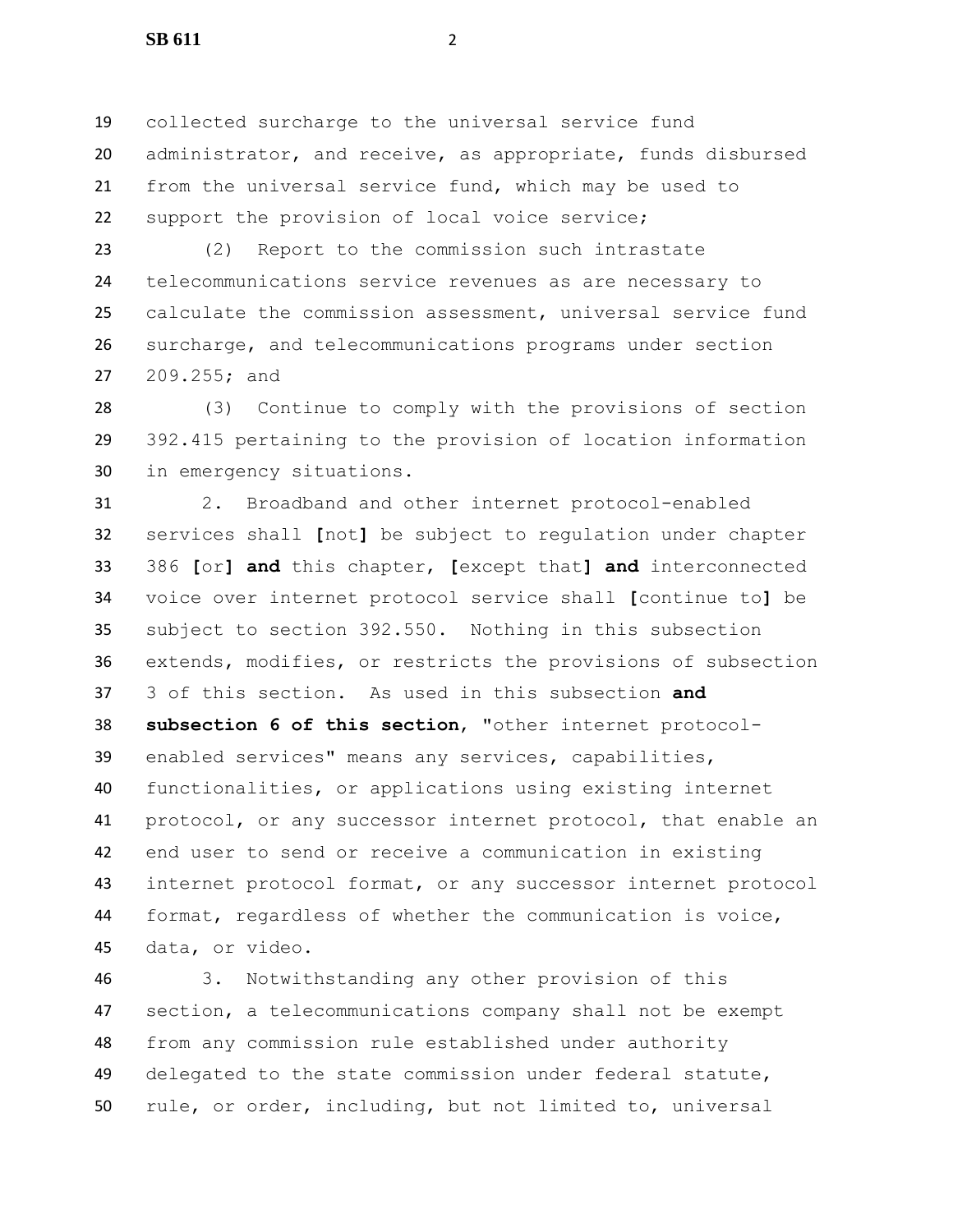service funds, number pooling, and conservation efforts. Notwithstanding any other provision of this section, nothing in this section extends, modifies, or restricts any authority delegated to the state commission under federal statute, rule, or order to require, facilitate, or enforce any interconnection obligation or other intercarrier issue including, but not limited to, intercarrier compensation, network configuration or other such matters. Notwithstanding any other provision of this section, nothing in this section extends, modifies, or restricts any authority the commission may have arising under state law relating to interconnection obligations or other intercarrier **[**issue**] issues** including, but not limited to, intercarrier compensation, network configuration, or other such matters.

 4. After August 28, 2014, telecommunications companies seeking to provide telecommunications service may, in lieu of the process and requirements for certification set out in other sections, elect to obtain certification by following the same registration process set out in subsection 3 of section 392.550, substituting telecommunications service for interconnected voice over internet protocol service in the requirements specified in subdivisions (1) to (8) of subsection 3 of section 392.550.

 **5. The commission shall submit a report to the general assembly by December thirty-first of each year on the progress of broadband development in the state. The report shall include information listed in subdivisions (1) to (6) outlined in subsection 6 of this section.**

 **6. The commission shall promulgate rules and regulations for the regulation of broadband and other internet protocol-enabled services. The rules and**